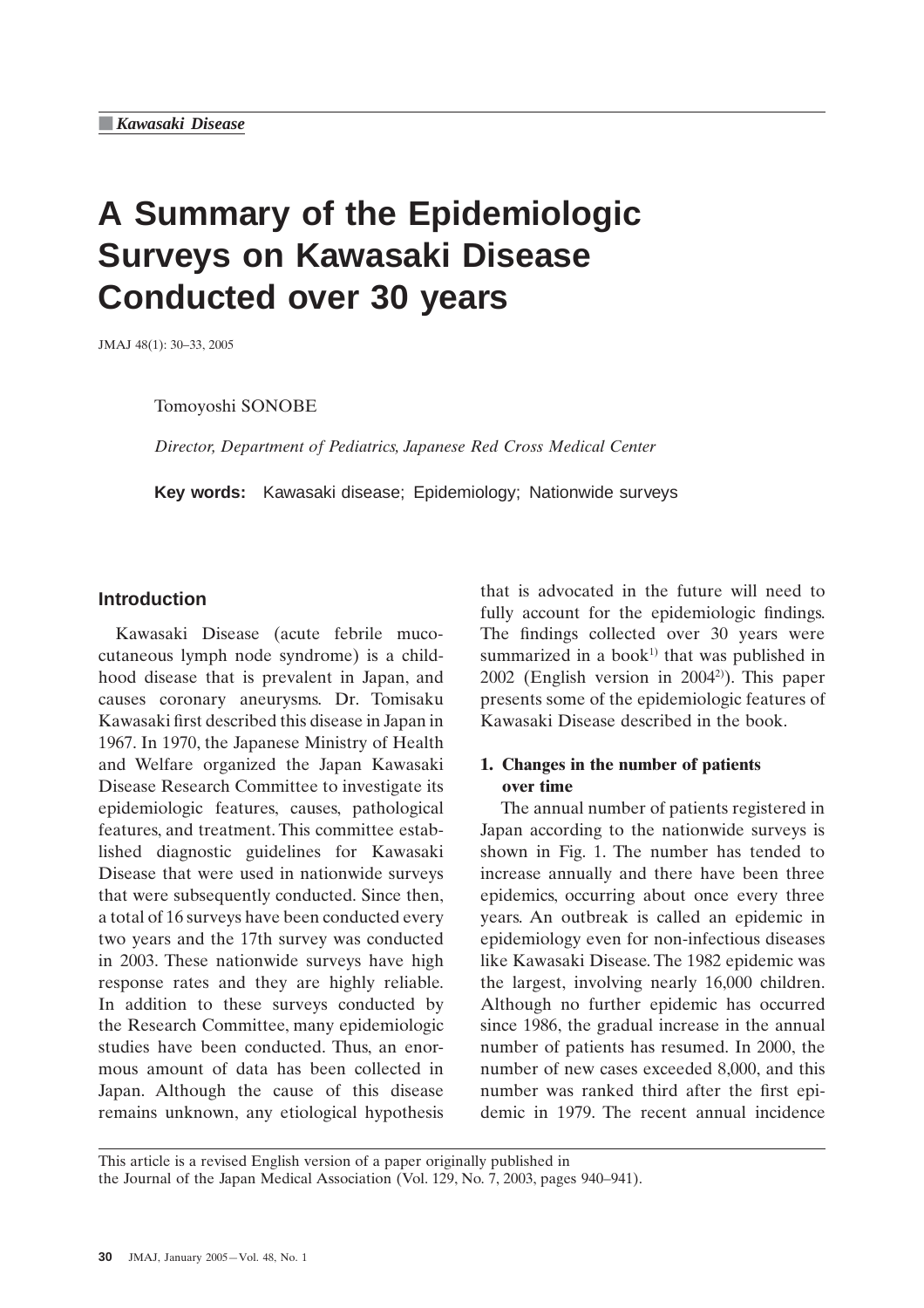

Fig 1 Histogram of the number of patients stratified by year and sex (cited from Reference 2)

rate of Kawasaki disease in children younger than 5 years old is about 140 per 100,000. At each primary school, there will be as many as four pupils for every 600 students who have had a history of Kawasaki Disease. About 170,000 cases of Kawasaki Disease have been reported to date and the number is expected to reach close to 190,000 by the end of 2002. Unreported cases may correspond to about 15% of the total.

## **2. Age, sex, and recurrence**

Patients between the ages of 6 months and 4 years account for about 80% of the total, with a peak in children aged 6 to 12 months, and this pattern has remained unchanged over 30 years. Although rare, Kawasaki Disease has been diagnosed as early as 20 days after birth. Kawasaki Disease has been reported in adult, patients of up to 43 years old who have developed the disease, so it is not necessarily a childhood illness. The sex ratio is constant, with a male-to-female ratio of about 1.3 : 1. Overall, Kawasaki Disease causes coronary lesions about 1.4 times more frequently in male patients, and the incidence of giant aneurysms is about 2.3 times higher in males. Kawasaki Disease recurs in about 3% of the cases, most frequently within 2 years after the initial episode, but rarely after 10 or more years. Patients with up to 5 recurrences have been reported.

#### **3. Other epidemiologic features**

The first epidemic in 1979 began in Kyushu and spread to Hokkaido like the flowering pattern of cherry blossoms. In the interim, Kawasaki Disease epidemics occurred in some areas and spread to adjacent regions. This clustering in time and space is characteristic of Kawasaki Disease. Many other characteristics have been clarified by the epidemiologic surveys and these are listed in Table 1.

## **4. Treatment, incidence of coronary sequelae, mortality, and incomplete type**

The principal lesion of Kawasaki Disease is systemic vasculitis. In both Japan and the United States, Kawasaki Disease is the leading cause of acquired heart disease in children. According to the nationwide surveys, immunoglobulin (an immunomodulator) is currently the most common treatment for the disease. Intravenous immunoglobulin (IVIG) was given to about 85% of all patients. Because the efficacy of IVIG is dose-dependent, the total dose for this disease has been recently higher than the usual dose of  $1 g/kg$ , and about  $2 g/kg$  were used in about 70% of the patients. The number of institutions where the total dose was given as a more effective single infusion (instead of divided doses over 5 days) has tended to increase. Coronary lesions occurred during the acute phase in about 18% of patients, a reduction to about half the rate of earlier years when the mainstay treatment was aspirin. The casefatality rate was initially 2%, and has decreased to the current rate of about 0.1% due to progress in treatment and management. Suspected cases (incomplete Kawasaki Disease), which do not satisfy the major diagnostic criteria, account for about 10% of all cases, and coronary lesions have also been reported in incomplete cases.

## **5. Prognosis**

The long-term prognosis of Kawasaki Disease is unknown. Even patients without coronary sequelae are supposed to be at some risk of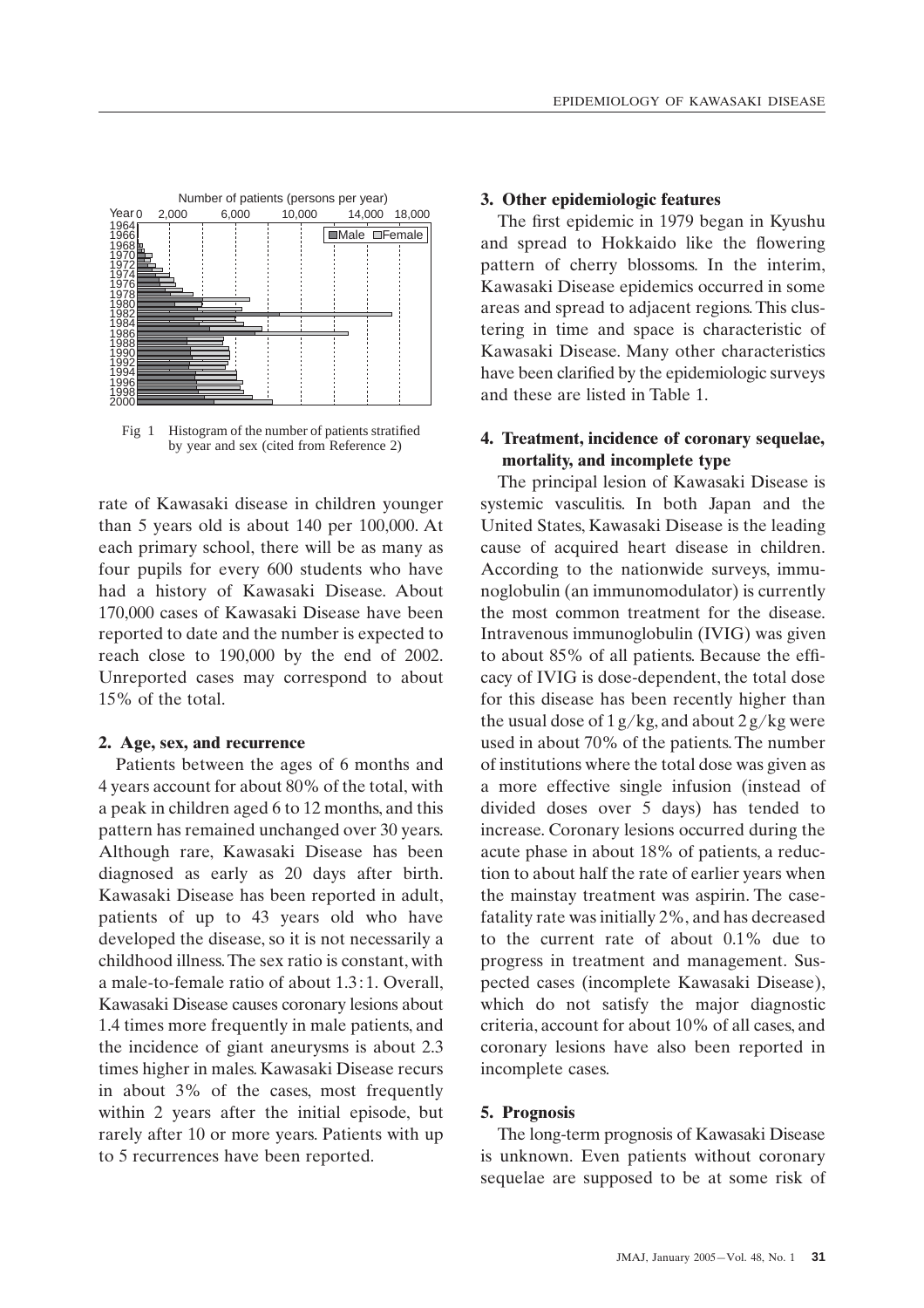Table 1 Summary of the Epidemiological Features Clarified to Date (cited from Reference 2)

- 1. Area
	- Localized simultaneous epidemics in various countries throughout the world
	- Geographic shift of the epidemic and chronological clustering
	- Clustering of areas of high incidence (indicative of a close relationship with the movement of people)
	- Frequent epidemics at the local level
	- Simultaneous incidences in adjacent areas
	- Difference in morbidity rates between northern and southern areas is ambiguous
	- (but the rates tend to be low in southern Kyushu and Okinawa)
	- Clear-cut differences exist between northern and southern areas for many infectious diseases
	- In-hospital incidence is rare (only about 3 have been reported)
	- Morbidity rate is high in Japan in comparison to neighboring countries
	- In the 1980s, the morbidity rate was high among Hawaiians of Japanese ancestry (3 times the expected value)
	- Many severe cases found in young Caucasian boys
- 2. Chronological features
	- Almost no incidences noted before 1960
	- Recent tendency for increase in incidences (the incidence rate in 2000 was the third highest)
	- Epidemics on a nationwide scale (in 1979, 1982, 1986)
	- Seasonal characteristic: peaking from March to May
	- Seasonal occurrence in isolated islands independent of the time of epidemic (Miyakojima: December 1980 to January 1981)
- 3. Sex/Age distribution
	- Sex ratio for the risk of developing the disease: male/female=1.3; risk for recurrence=1.1; risk among siblings=1.1
	- Morbidity rate peaks 6 months after birth, after which it decreases with age
	- Decreases in the age and sex ratio of patients during epidemics
	- High incidence of cardiac sequelae and mortality among males and young infants (particularly those under 6 months)
- 4. Familial occurrences
	- Risk of siblings contracting the disease during an epidemic: at least 10 times higher than in general population (1% of all patients are siblings)
	- Many cases (at least 50%) occur among siblings within a week of each other
	- For many cases involving siblings, 72% occurs first in the older child
	- Siblings or parents suffer from cold-like symptoms before or after the development of the disease in the family
	- Fatality rate among siblings is high (3 times the average)
	- Frequent family history of tonsillitis, eczema, conjunctivitis, allergic rhinitis, and urticaria in the affected family
	- Abnormal health condition of the mother during pregnancy (e.g., tonsillitis and the use of medication)
- 5. Environmental factors
	- Fatigue and changes in environment (travel, swimming in a pool, moving to another home, and having guests), which may trigger the disease
	- Type of housing, number of floors, age of building, and the use of air conditioner have no effects
	- No effects exerted by indoor pests (number of ticks or tick layer) or the presence of domestic pets
	- No effects from insecticides or detergents
	- No effects from parents' occupations
	- Carpet cleaning (results observed in the United States)
- 6. Dietary habits
	- No effects from the type of infant nutrition or milk given
- 7. Medical history
	- History of frequent contract of cold or allergic rhinitis
	- History of upper respiratory tract infection prior to onset
	- No history of taking any specific medication prior to onset
	- No relationship with inoculation history
- 8. Recurrence
	- Recurrence observed in 3% of patients; recurrence often noted within 2 years of the first episode
	- Frequent recurrence among some siblings
	- Recurrence rate among siblings is higher (3 times) than among overall patient population
	- Recurrence rate during an epidemic is at least 6 times that of the morbidity rate during the same period
	- Fatality among recurrent cases is high (3 times the average)